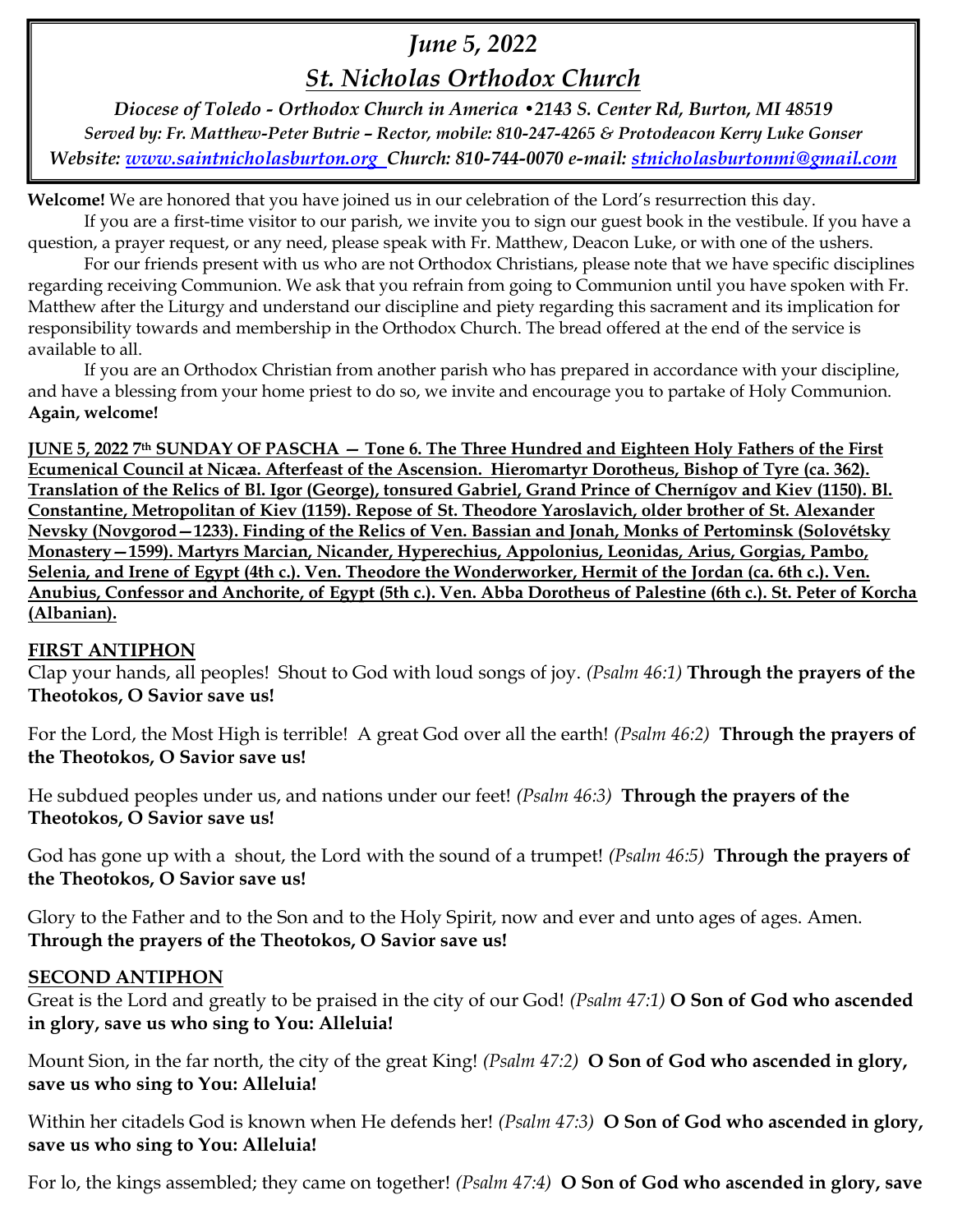#### **us who sing to You: Alleluia!**

Glory to the Father and to the Son and to the Holy Spirit, now and ever and unto ages of ages. Amen. Onlybegotten Son and immortal Word of God, Who for our salvation willed to be incarnate of the holy Theotokos and ever-virgin Mary, Who without change became man and were crucified, O Christ our God, trampling down death by death, Who are one of the Holy Trinity, glorified with the Father and the Holy Spirit: save us!

## **THIRD ANTIPHON**

**Hear this, all peoples! Give ear, all inhabitants of the world!** *(Psalm 48:1)* **Tone 4** You ascended in glory, O Christ our God, granting joy to Your disciples by the promise of the Holy Spirit. Through the blessing they were assured that You are the Son of God, the Redeemer of the world!

**The earth-born and the sons of men, rich and poor together!** *(Psalm 48:2)* You ascended in glory … **My mouth shall speak wisdom; the meditation of my heart shall be understanding.** *(Psalm 48:3)* You ascended in glory …

**I will incline my ear to a proverb; I will solve my riddle in psalmody.** *(Psalm 48:4)* You ascended in glory…

## **TROPARIA**

**Tone 6** The Angelic Powers were at Your tomb; / the guards became as dead men. / Mary stood by Your grave, / seeking Your most pure body. / You captured hell, not being tempted by it. / You came to the Virgin, granting life. / O Lord, Who rose from the dead,//glory to You.

**Tone 4** You ascended in glory, O Christ our God, granting joy to Your disciples by the promise of the Holy Spirit. Through the blessing they were assured that You are the Son of God, the Redeemer of the world! **Tone 8** You are most glorious, O Christ our God! You have established the Holy Fathers as lights on the earth! Through them you have guided us to the true faith! O greatly Compassionate One, glory to You! **Tone 4** In truth you were revealed to your flock as a rule of faith, a model of meekness, and teacher of abstinence, so you won the heights by humility, and riches by poverty, O Holy Father Nicholas, intercede with Christ God to save our souls.

#### **KONTAKION**

**Tone 6** When You had fulfilled the dispensation for our sake, and united earth to heaven, You ascended in glory, O Christ our God, not being parted from those who love You, but remaining with them and crying: "I am with you and there is no one against you!"

*The prokeimenon in the fourth tone:* **Blessed are You, O Lord God of our fathers, / and praised and glorified is Your Name forever!** *(Song of the Three Holy Children, v. 3) v.* **For You are just in all that You have done for us!** *(v. 4)*

**THE READING FROM THE ACTS OF THE HOLY APOSTLES (20:16-18, 28-36 )** *In those days:* Paul had decided to sail past Ephesus, so that he might not have to spend time in Asia; for he was hastening to be at Jerusalem, if possible, on the day of Pentecost. And from Miletus he sent to Ephesus and called to him the elders of the church. And when they came to him, he said to them: "You yourselves know how I lived among you all the time from the first day that I set foot in Asia. Take heed to yourselves and to all the flock, in which the Holy Spirit has made you overseers, to care for the church of God which he obtained with the blood of his own Son. I know that after my departure fierce wolves will come in among you, not sparing the flock; and from among your own selves will arise men speaking perverse things, to draw away the disciples after them. Therefore be alert, remembering that for three years I did not cease night or day to admonish every one with tears. And now I commend you to God and to the word of his grace, which is able to build you up and to give you the inheritance among all those who are sanctified. I coveted no one's silver or gold or apparel. You yourselves know that these hands ministered to my necessities, and to those who were with me. In all things I have shown you that by so toiling one must help the weak, remembering the words of the Lord Jesus, how he said, 'It is more blessed to give than to receive.'" And when he had spoken thus, he knelt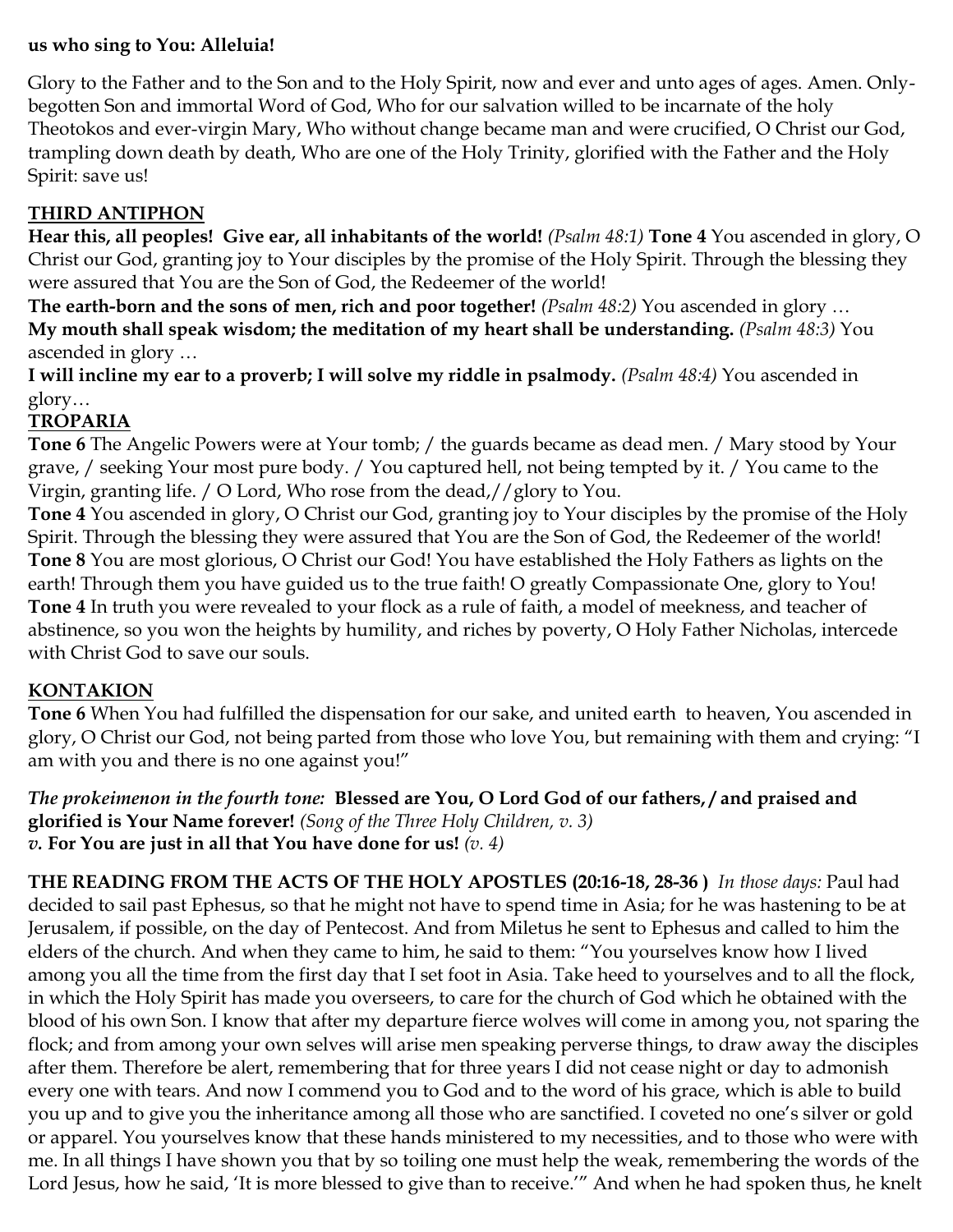down and prayed with them all.

#### *Alleluia, Tone 1*

- *v.* **The Lord, the God of gods, speaks and summons the earth from the rising of the sun to its setting.** *(Psalm 49:1)*
- *v.* **Gather to Me, My venerable ones, who made a covenant with Me by sacrifice.** *(Psalm 49:6)*

**THE HOLY GOSPEL ACCORDING TO JOHN (17:1-13)** When Jesus had spoken these words, he lifted up his eyes to heaven and said, "Father, the hour has come; glorify your Son that the Son may glorify you, since you have given him power over all flesh, to give eternal life to all whom you hast given him. And this is eternal life, that they know you the only true God, and Jesus Christ whom you have sent. I glorified you on earth, having accomplished the work which you gave me to do; and now, Father, glorify me in your own presence with the glory which I had with you before the world was made. "I have manifested your name to the men whom you gave me out of the world; yours they were, and you gave them to me, and they have kept your word. Now they know that everything that you have given me is from you; for I have given them the words which you gave me, and they have received them and know in truth that I came from you; and they have believed that you sent me. I am praying for them; I am not praying for the world but for those whom you have given me, for they are yours; all mine are yours, and yours are mine, and I am glorified in them. And now I am no more in the world, but they are in the world, and I am coming to thee. Holy Father, keep them in your name, which you have given me, that they may be one, even as we are one. While I was with them, I kept them in your name, which you have given me; I have guarded them, and none of them is lost but the son of perdition, that the scripture might be fulfilled. But now I am coming to you; and these things I speak in the world, that they may have my joy fulfilled in themselves.

### **WE SING "IT IS TRULY MEET TO BLESS YOU…"**

#### **COMMUNION HYMN**

Praise the Lord from the heavens! Praise Him in the highest! *(Psalm 148:1)* Alleluia, Alleluia, Alleluia.

**IN PLACE OF "WE HAVE SEEN THE TRUE LIGHT…" Tone 4** You ascended in glory, O Christ our God, granting joy to Your disciples by the promise of the Holy Spirit. Through the blessing they were assured that You are the Son of God, the Redeemer of the world!

June 5, 2022

ဆို့ပြီး ဝဆို့ပြီး ဝဆို့ပြီး ဝဆို့ပြီး ဝဆို့ပြီး ဝဆို့ပြီး ဝဆို့ပြီး ဝဆို့ပြီး ဝဆို့ပြီး ဝဆို့ပြီး ဝဆို့ပြီး ဝ

#### **CANDLE INTENTIONS FOR THE HEALTH AND BLESSINGS OF**

Health & God's blessings for the Elieff & Krigner families Nancy Krigner Fr. Don, Fr. Paul, Fr. Anthony, Fr. Robert, Milica, Calvin, Angelo, Joan, Peggy, Bob, Angelo, Christine, Dorothy, Irene, Allen, Deborah, Luba, Kosta, Stojan, Mira, Bosa, Christopher, Allison, Jeanette, Kathryn, David, Taras, Ted, Joseph, Marlene, Mary, all the parishioners of St. Nicholas, my family and friends Joe Tome Special Intention **Joe Tome** Joe Tome Joe Tome Joe Tome Joe Tome Joe Tome Joe Tome Joe Tome Joe Tome Joe Tome Joe Tome Joe Tome Joe Tome Joe Tome Joe Tome Joe Tome Joe Tome Joe Tome Joe Tome Joe Tome Joe Tome Joe Tome Joe

#### **CANDLE INTENTIONS FOR BLESSED REPOSE**

Blessed Repose~Memory Eternal Evanka Elieff (7 yrs.) her family Josephine & Peter Sredich their loving family Loving father & grandfather, Nikolaos Bakousidis (3 yrs.) his family

ခရွို့လ ခရွို့လ ခရွိမ် တို့မျှ သို့ပြော သန္တို့လ သန္တို့လ သန္တို့လ သန္တို့လ သန္တို့လ သန္တို့လ သန္တို့လ သန္တို့လ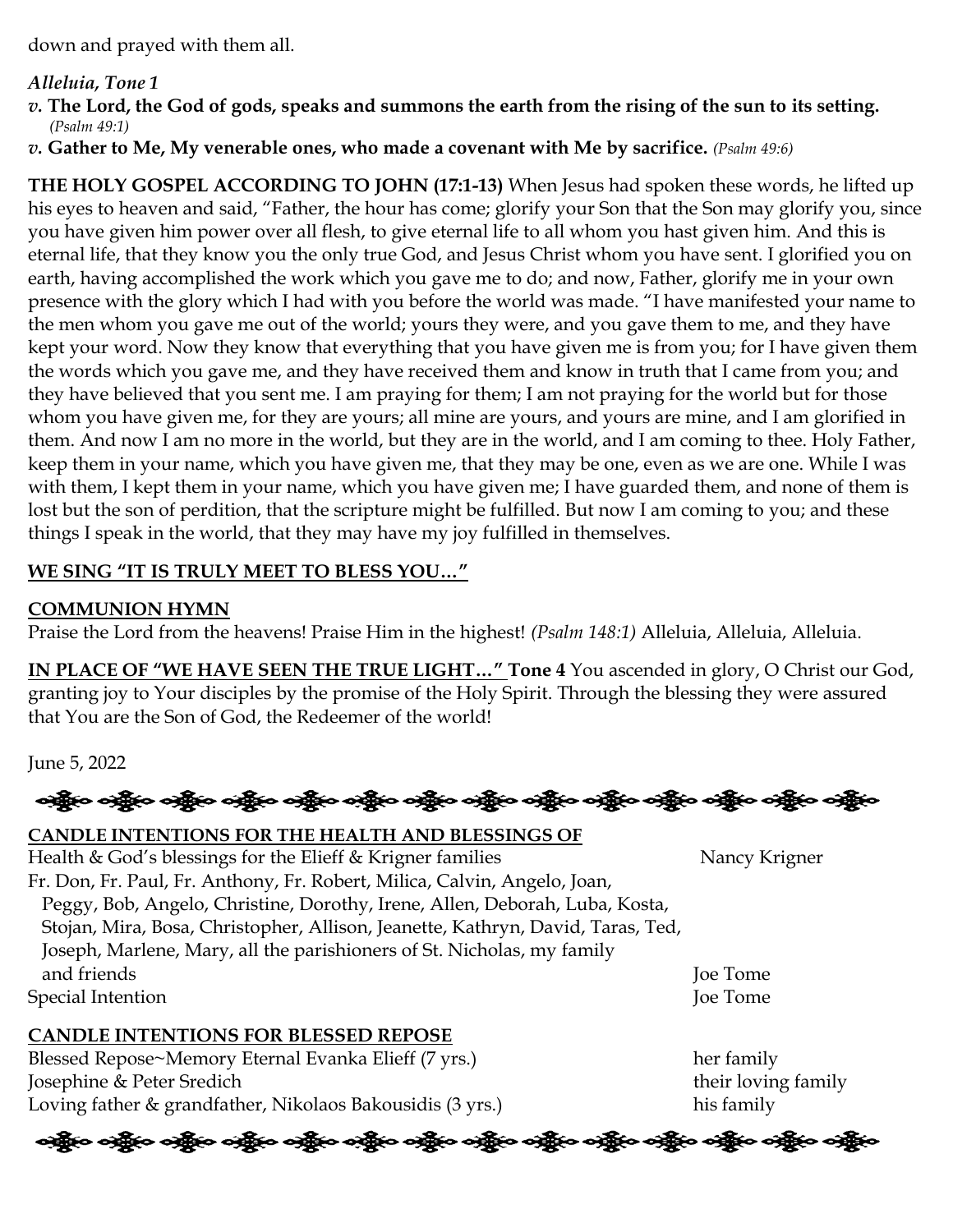**WELCOME to all our friends and visitors! Welcome to everyone joining us via our YouTube channel:** *[St](https://www.youtube.com/channel/UC59tV-Re443z-GCoETAUvfA)  [Nicholas Orthodox Church Burton.](https://www.youtube.com/channel/UC59tV-Re443z-GCoETAUvfA)* If at the time of the divine services you cannot access the livestream, please check out [St. Mary Magdalene Church](https://www.youtube.com/channel/UClHAqZrWkXdYELujbbIslHg) [St George Church](https://www.youtube.com/channel/UCpLWfxMIJK4uQOV41ekE6Wg/videos?view=2&flow=grid) or [Dormition Monastery.](https://www.youtube.com/channel/UC3z4Gp5OYPGhWYOxm-GlVnA)

### **MEMORY ETERNAL – CHRIST IS RISEN!**

**ROBERT GEORGE NAUMOFF** fell asleep in the Lord on Saturday, May 28. Bob is the brother of Laurie Brock and uncle of Stephanie Price, Stacy Brock, and Joseph Brock. The funeral is Monday, June 6 at church. Visitation starts at 11 am and the service is at 12 noon. At a later date burial will be at Great Lakes National Cemetery*.* Christ God, risen from the dead, grant His servant Robert rest in the light of His Face. God sustain all his family by His grace. Please remember Robert in your prayers and his family. Bog da prosti! Christos voskresE! Christ is risen! You may read Bob's obituary [here.](https://www.swartzfuneralhomeinc.com/obituary/robert-naumoff)

**COFFEE SOCIAL** is provided today in memory of Peter Sredich (1 yr.) by his family. Please join us after Liturgy in the fellowship hall. Everyone is welcome. There is a signup sheet next to the service window for those who would like to donate donuts  $&$  coffee and/or serve in the coming weeks.

**CALLING ALL ALTAR SERVERS!** Adult men and boys, your service is needed in the holy altar to assist in the Divine Liturgy! If you would like to learn to serve, please see Deacon Luke, send an email [stnicholasburtonmi@gmail.com](mailto:stnicholasburtonmi@gmail.com) or call the office 810-744-0070. Training sessions will be set up for altar servers to learn the importance of this ministry and the "how to" for serving.

**MACEDONIAN OPEN GOLF SCRAMBLE** on Monday, June 20 at the Flint Elks Golf Club. **There are a number of ways to get involved. If you can sponsor a sign it is highly encouraged. Donating a gift card, gift basket or cash is also needed. If you golf or have friends who do, invite them to join in.** We encourage everyone to participate in some way and attend the dinner. The Macedonian Open is our biggest fundraiser and we are hoping for an even bigger and better turnout this year. If you have any questions or know of someone who would like to help, please contact Angelo Panoff [\(angelo.panoff@stifel.com](mailto:angelo.panoff@stifel.com) or 810-249-6031), Christine Panoff [\(capanoff@umflint.edu](mailto:capanoff@umflint.edu) or 810-232-4868), Linda Branoff [\(branoff721@aol.com](mailto:branoff721@aol.com) or 810-964-3654), George Branoff [\(george.branoff27@frontier.com](mailto:george.branoff27@frontier.com) or 810-252-5395) or Chris Nedanis [\(cned77@gmail.com](mailto:cned77@gmail.com) or 810-877-0889).

**THANK YOU** to everyone who attended Bob's funeral and those who helped with the mercy meal. *Cathy Edwards*

**2022 PARISH DEVELOPMENT FORUM ONLINE** is on June 17 The Parish Development Forum is a conference which provides an opportunity for discussion of timely topics and discovery of practices used by healthy, vibrant Orthodox parishes. Co-sponsored by the Archdiocese of Western Pennsylvania, the Diocese of the Midwest, and the Bulgarian Diocese of the Orthodox Church in America, the 2022 Forum will be a one day online conference that will occur Friday, June 17, 2022 between 10:00 AM and 5:15 PM EDT via Zoom. Register [here.](http://events.r20.constantcontact.com/register/event?oeidk=a07ej6fjzcf2ca0a6fd&llr=wy96qwbab) The theme is "The Orthodox Parish as a Vessel of Ministry."

**UKRAINIAN REFUGEES** Anyone who wishes to support International Orthodox Christian Charity's (IOCC) humanitarian response to the Ukraine crisis is asked to pray for all those affected and the people serving them, to share what IOCC is doing in order to spread the word, and to give as they are able financially. Please visit [iocc.org/ukraine22](https://support.iocc.org/site/Donation2;jsessionid=00000000.app30124b?df_id=7543&mfc_pref=T&7543.donation=form1&NONCE_TOKEN=05245C7685D0FB907A3309557B81ACDD) or call 877.803.4622 to make a donation.

# **MAKE YOUR FAITHFUL GIVING EASY AND CONVENIENT WITH GIVELIFY**

Go to the [website](http://www.saintnicholasburton.org/) and on the home page click on the box **[Give now with Givelify](https://www.givelify.com/givenow/1.0/Mzc5MTg=/selection)** which will walk you through the donation process; this is a secure site. (2.9% + \$0.30 of your donation goes to Givelify as a fee). **If you do not wish to donate online, you may write a check to St. Nicholas Orthodox Church and send it to the parish address: 2143 S Center Rd, Burton, MI 48519.**

**OFFICE HOURS** are Monday, Wednesday & Friday 9-3.